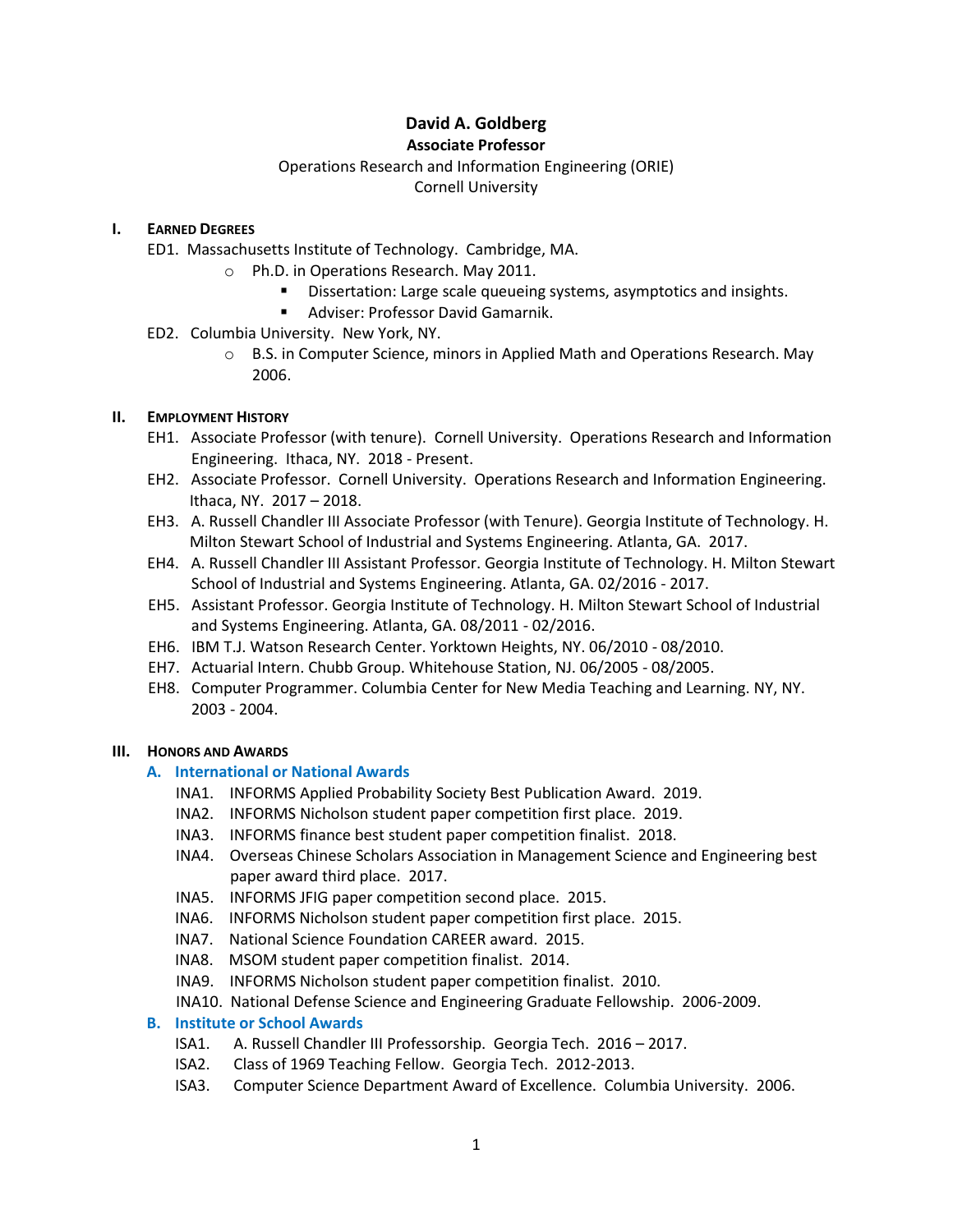## **IV. RESEARCH, SCHOLARSHIP, AND CREATIVE ACTIVITIES**

- (Note: names of advisees, postdocs, and visiting students in **bold;** work for which authors listed alphabetically marked with a  $\omega$ ; selected talks given by
	- advisees, postdocs, and visiting students on joint work marked with a ^)
- **A. PUBLISHED BOOKS, BOOK CHAPTERS, AND EDITED VOLUMES**
	- No data.
- B. **REFEREED PUBLICATIONS AND SUBMITTED ARTICLES**
	- **B1. Published and Accepted Journal Articles**
		- J1. I.P. Fainmesser and D. Goldberg. Cooperation in partly observable networked markets. Games and Economic Behavior, volume 107, 2018, pp. 220-237.@
		- J2. **L. Xin** and D. Goldberg. Asymptotic optimality of Tailored Base-Surge policies in dualsourcing inventory systems. Management Science, volume 64, no. 1, 2017, pp. 437- 452. **INFORMS Applied Probability Society Best Publication Award 2019. INFORMS Nicholson student paper competition first place 2015. INFORMS JFIG paper competition second place 2015. Selected for MSOM Supply Chain SIG 2015.**
		- J3. **L. Xin** and D. Goldberg. Optimality gap of constant-order policies decays exponentially in the lead time for lost sales models. Operations Research, Volume 64, no. 6, 2016, pp. 1556 – 1565. **INFORMS Applied Probability Society Best Publication Award 2019. MSOM student paper competition finalist 2014***.*
		- J4. D. Goldberg, D. Katz, Y. Lu, M. Sharma, and M. Squillante. Asymptotic optimality of constant-order policies for lost sales inventory models with large lead times. Mathematics of Operations Research, Volume 41, no. 3, 2016, pp. 898 - 913.@ **INFORMS Applied Probability Society Best Publication Award 2019.**
		- J5. D. Goldberg. Second-order Markov random fields for independent sets on the infinite Cayley tree. Annals of Applied Probability, vol. 26, no. 5, 2016, pp. 2626 – 2660.
		- J6. D. Gamarnik, D. Goldberg, and T. Weber. Correlation decay in random decision networks. Mathematics of Operations Research, Volume 29, no. 2, 2013, pp. 229- 261. @
		- J7. D. Gamarnik and D. Goldberg. Steady-state GI/GI/n queue in the Halfin-Whitt regime. Annals of Applied Probability, vol. 23, no. 6, 2013, pp. 2382 – 2419.@
		- J8. D. Gamarnik and D. Goldberg. On the rate of convergence to stationarity of the M/M/n queue in the Halfin-Whitt regime. Annals of Applied Probability, vol. 23, no. 5, 2013, pp. 1879 – 1912. **INFORMS Nicholson student paper competition finalist 2010***.@*
		- J9. V. Chernyak, M. Chertkov, D. Goldberg, and K. Turistyn. Non-equilibrium statistical physics of currents in queuing networks. Journal of Statistical Physics, vol. 140, no. 5, 2010, pp. 819-845.@
		- J10. D. Gamarnik and D. Goldberg. Randomized greedy algorithms for independent sets and matchings in regular graphs: exact results and finite girth corrections. Combinatorics, Probability and Computing, vol. 19, Issue 1, Jan. 2010, pp.61-85.@
		- J11. D. Goldberg and W. Whitt. The last departure time from an M  $t/G/$ infinity queue with a terminating arrival process. Queueing Systems, vol. 58, No. 2, Feb. 2008, pp.77- 104.@
		- J12. C. Crow IV, D. Goldberg, and W. Whitt. Two-moment approximations for maxima. Operations Research, vol. 55, No. 3, May-June 2007, pp. 532-548.@

# **B2. Conference Presentation with Proceedings (Refereed)**

- CPP1. D. Gamarnik, D. Goldberg, and T. Weber. PTAS for maximum weight independent set problem with random weights in bounded degree graphs. SODA 2010. Austin, TX.@
- **B3. Other Refereed Material**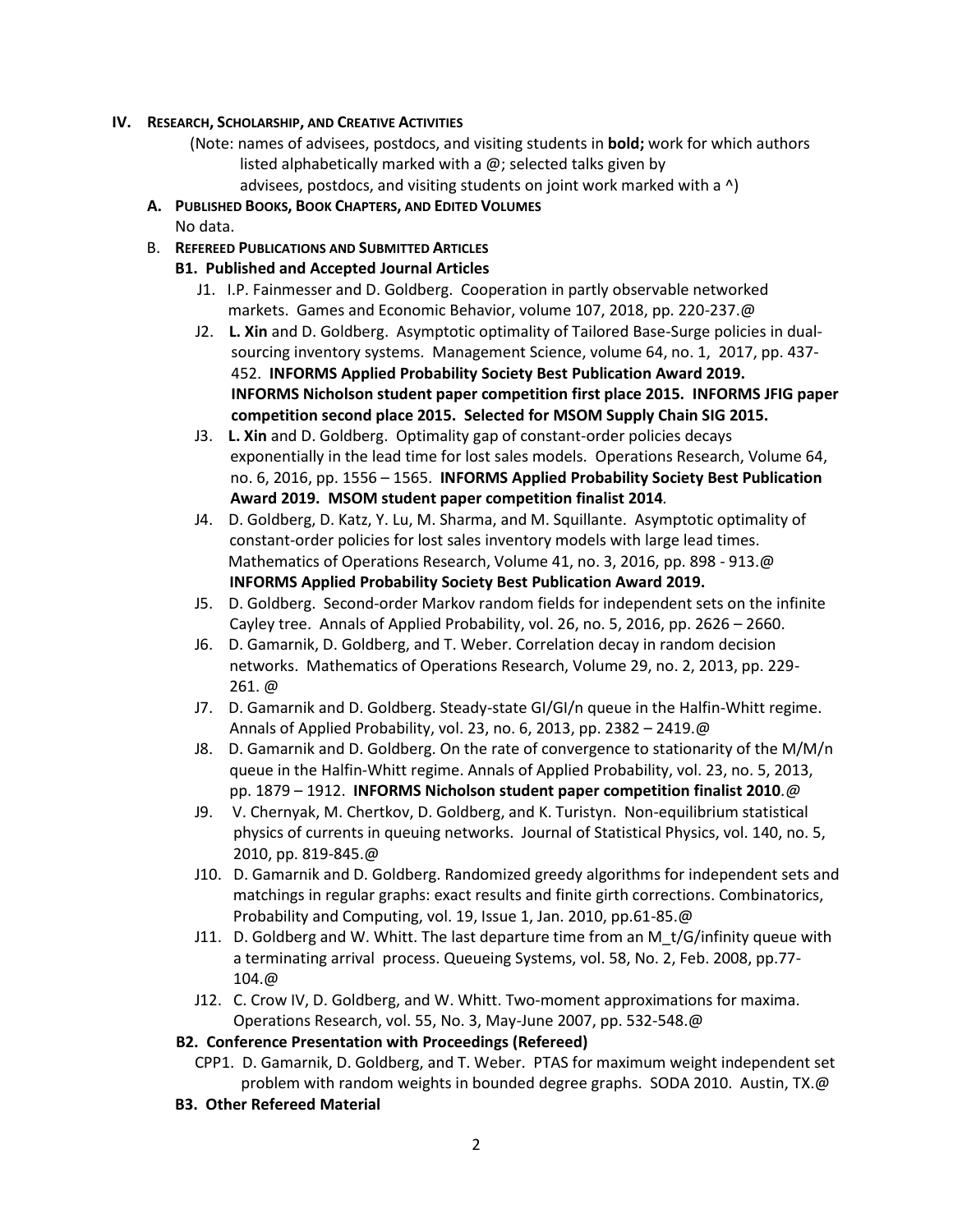No data.

- **B4. Submitted Journal Articles** (with date of first submission)
	- SJ1. D. Goldberg, M. Reiman, and Q. Wang. A survey of recent progress in the asymptotic analysis of inventory systems. First submitted 11/2019.
	- SJ2. **Y. Chen** and D. Goldberg. Beating the curse of dimensionality in options pricing and optimal stopping. First submitted 7/2018. **INFORMS Nicholson student paper competition first place 2019. INFORMS finance best student paper competition finalist 2018**. Arxiv link:<https://arxiv.org/abs/1807.02227>
	- SJ3.**D. Mukherjee, Y. Li,** and D. Goldberg. Large deviations analysis for the M/H\_2/n + M queue in the Halfin-Whitt regime. First submitted 3/2018. Arxiv link: <https://arxiv.org/abs/1803.01082>
	- SJ4.**Y. Li** and D. Goldberg. Heavy-tailed queues in the Halfin-Whitt regime. First submitted 7/2017. Arxiv link: [https://arxiv.org/abs/1707.07775](http://arxiv.org/abs/1707.07775) .
	- SJ5.**Y. Li** and D. Goldberg. Simple and explicit bounds for multi-server queues with universal 1 / (1 - rho) scaling. First submitted 6/2017. Arxiv link: [https://arxiv.org/abs/1707.07775](http://arxiv.org/abs/1707.07775) .
	- SJ6.D. Goldberg. On the steady-state probability of delay and large negative deviations for the GI/GI/n queue in the Halfin-Whitt regime. First submitted 6/2013. Arxiv link[:](http://arxiv.org/abs/1307.0241%20.)  [http://arxiv.org/abs/1307.0241 .](http://arxiv.org/abs/1307.0241%20.)
	- SJ7. **L. Xin** and D. Goldberg. Distributionally robust inventory control when demand is a martingale. First submitted 11/2015. Arxiv link: <http://arxiv.org/abs/1511.09437> . **Overseas Chinese Scholars Association in Management Science and Engineering best paper award third place. 2017.**
	- SJ8.**L. Xin**, D. Goldberg, and A. Shapiro. Time (in)consistency of multistage distributionally robust inventory models with moment constraints. First submitted 4/2013. Arxiv link: <http://arxiv.org/abs/1304.3074.>

#### **C. OTHER PUBLICATIONS AND CREATIVE PRODUCTS**

### **C1. Conference Presentations with refereed abstract**

- CPR1. A new approach to high-dimensional online decision making. MSOM 2019. Singapore, Singapore.
- CPR2. Asymptotic optimality of Tailored Base-Surge policies in dual-sourcing inventory systems. MSOM 2015. Selected for supply chain SIG. Toronto, Canada.
- CPR3. Time consistency and dynamic formulations in inventory control. POMS 2015. Washington D.C.
- CPR4. Optimality gap of constant-order policies decays exponentially in the lead time for lost sales models. POMS 2015. Washington D.C.^
- CPR5. Optimality gap of constant-order policies decays exponentially in the lead time for lost sales models. ORIE Workshop on data-driven decision making. Ithaca, NY.<sup>^</sup>
- CPR6. Distributionally robust inventory control when demand is a martingale. MSOM 2014. Seattle, WA.^
- CPR7. Distributionally robust inventory control when demand is a martingale. POMS 2014. Atlanta, GA.^
- CPR8. Asymptotic optimality of constant capacity allocation policies for dynamic resource planning. MAMA 2014. Austin, TX.^
- CPR9. Asymptotic optimality of constant-order policies for lost sales inventory models with large lead times. MSOM 2013. Fontainebleau, France.
- CPR10. Asymptotic optimality of constant-order policies for lost sales inventory models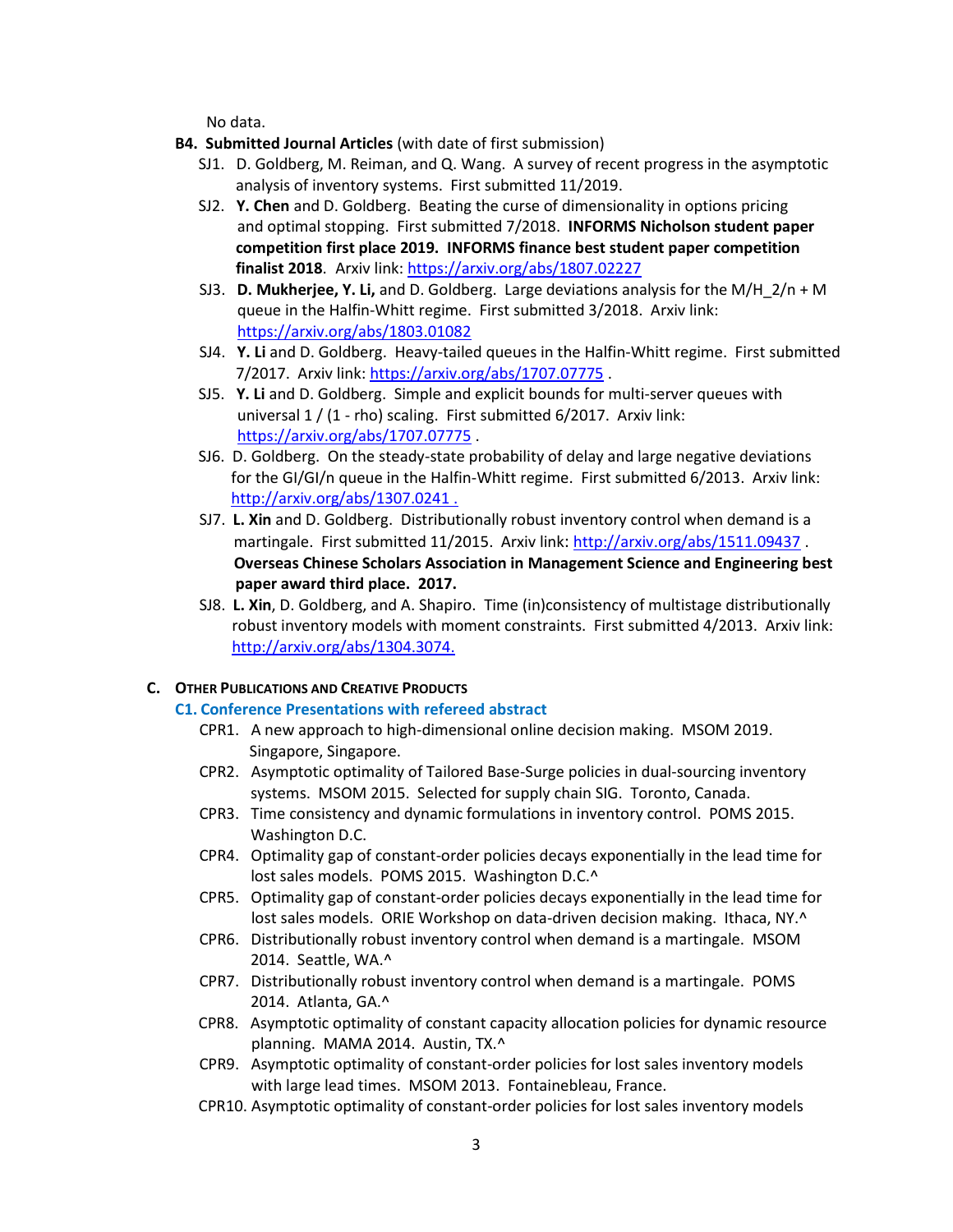with large lead times. POMS 2013. Denver, CO.^

#### **C2. Software**

- So1. Co-Developer of Shipper Software Package (with C. Crow IV and W. Whitt). 2003-06.
	- o Developed software to perform queueing analysis for problems related to Homeland Security. Analyzed the delays generated by inspecting containers for nuclear weapons at ports.

## **C3. Patents**

No data.

 **C4. Other Creative Products**

No data.

# **D. PRESENTATIONS**

#### **D1. Keynote Addresses and Plenary Lectures**

- KP1. Beating the curse of dimensionality in options pricing and optimal stopping. New York City OPS day, sponsored by Columbia University, Cornell University, and New York University. 2019. New York, NY.
- KP2a. Beating the curse of dimensionality in options pricing and optimal stopping. Lunteren conference of the Dutch Network on the Mathematics Operations Research. 2019. Lunteren, NL.
- KP2b. Simple and explicit bounds for multi-server queues with universal 1/(1-rho) (and better) scaling. Lunteren conference of the Dutch Network on the Mathematics Operations Research. 2019. Lunteren, NL.

#### **D2. Invited Conference and Workshop Presentations**

- ICP1. Beating the curse of dimensionality in options pricing and optimal stopping. 2019 Finger Lakes Probability Seminar. Cornell University. 2019. Ithaca, NY.^
- ICP2. Beating the curse of dimensionality in options pricing and optimal stopping. Symposium on Optimal Stopping in Memory of Larry Shepp. 2018. Houston, TX.
- ICP3. Simple and explicit bounds for multi-server queues with universal 1/(1 rho) (and better) scaling. Mostly OM Workshop. 2017. Beijing, China.
- ICP4. Distributionally robust inventory control when demand is a martingale. Workshop on robust optimization in applied probability. 2015. Eindhoven, Netherlands.
- ICP5. Beating the curse of dimensionality in inventory problems with lead times (or how a ``random walk / queueing perspective" helped make progress on a fundamental problem in inventory control). Workshop for young European queueing theorists. 2015. Eindhoven, Netherlands.
- ICP6. Distributionally robust inventory control when demand is a martingale. Workshop on ``Control and Performance of Large-scale Networks". University of Eindhoven. 2014. Eindhoven, Netherlands.
- ICP7. Recent progress at the intersection of inventory control and applied probability. Stochastic Networks. 2014. Amsterdam, Netherlands.
- ICP8. Higher order Markov random fields for independent sets. Workshop on Networks, Learning, and Games. University of Illinois Initiative for Mathematical Sciences and Engineering. 2014. Urbana-Champaign, IL.
- ICP9. On the steady-state of the GI/GI/n queue in the Halfin-Whitt regime. Workshop on Stochastic Processes in Communication Networks for Young Researchers. 2010. Edinburgh, UK.
- **D3. Conference and Workshop Presentations**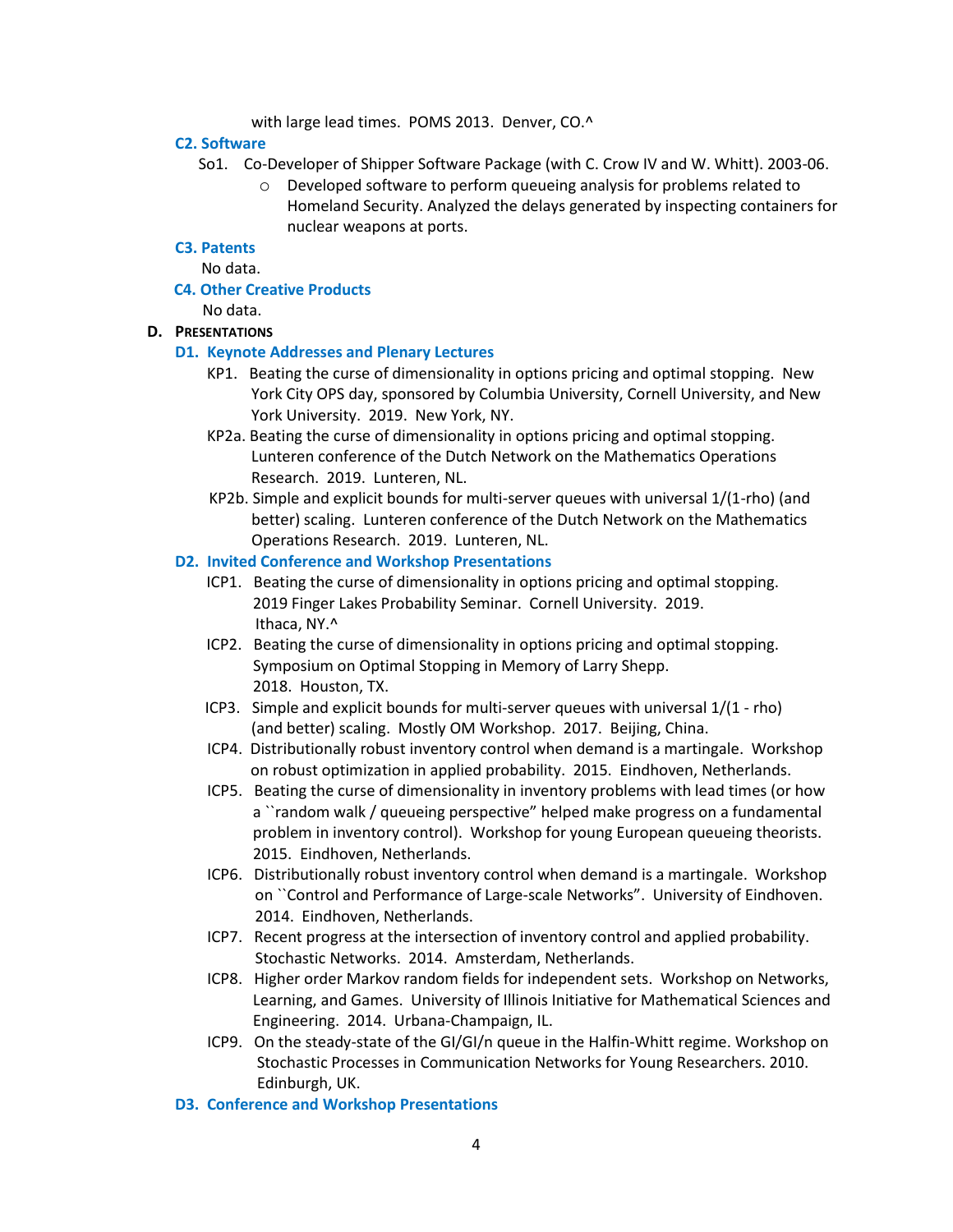- CP1. Beating the curse of dimensionality in optimal stopping. INFORMS 2019. Seattle, WA.^
- CP2. A new approach to high-dimensional dynamic pricing. INFORMS 2019. Seattle, WA.^
- CP3. A new approach to high-dimensional online decision making. INFORMS 2019. Seattle, WA.^
- CP4. Beating the curse of dimensionality in options pricing and optimal stopping. INFORMS 2019. Seattle, WA.
- CP5. Beating the curse of dimensionality in options pricing and optimal stopping. INFORMS APS 2019. Brisbane, AU.
- CP6. A new approach to high-dimensional online decision-making. INFORMS APS 2019. Brisbane, AU.^
- CP7. Beating the curse of dimensionality in options pricing and optimal stopping. INFORMS 2018. Phoenix, AZ.^
- CP8. Recent Progress at the Intersection of Optimal Stopping and Bandits. INFORMS 2018. Phoenix, AZ.^
- CP9. Large Deviations Analysis for Non-Markovian Multi-server Queues with Abandonments in the QED Regime. INFORMS 2018. Phoenix, AZ.
- CP10. Weak convergence approach to the multi-arm bandit problem. INFORMS APS 2017. Evanston, IL.
- CP11. Simple and explicit bounds for multi-server queues with universal 1/(1 rho) scaling. INFORMS APS 2017. Evanston, IL.
- CP12. Beating the curse of dimensionality in inventory problems with lead times. INFORMS APS 2017. Evanston, IL.
- CP13. Asymptotic optimality of Tailored Base-Surge policies in dual-sourcing inventory systems. INFORMS JFIG paper competition session. INFORMS 2015. Philadelphia, PA.
- CP14. Asymptotic optimality of Tailored Base-Surge policies in dual-sourcing inventory systems: theory and practice. INFORMS Nicholson student paper competition session. INFORMS 2015. Philadelphia, PA.^
- CP15. Asymptotic optimality of Tailored Base-Surge policies in dual-sourcing inventory systems. INFORMS 2015. Philadelphia, PA.^
- CP16. Distributionally robust inventory control when demand is a martingale. INFORMS 2015. Philadelphia, PA.^
- CP17. Asymptotic optimality of Tailored Base-Surge policies in dual-sourcing inventory systems. ISMP 2015. Pittsburgh, PA.^
- CP18. Distributionally robust inventory control when demand is a martingale. ISMP 2015. Pittsburgh, PA.
- CP19. Beating the curse of dimensionality in inventory problems with lead times. INFORMS APS 2015. Istanbul, Turkey.
- CP20. Asymptotic optimality of Tailored Base-Surge policies in dual-sourcing inventory systems. INFORMS APS 2015. Istanbul, Turkey.
- CP21. Heavy tails in the Halfin-Whitt regime. INFORMS APS 2015. Istanbul, Turkey.
- CP22. Stochastic comparison approach to multi-server queues. INFORMS APS 2015. Istanbul, Turkey.
- CP23. Stochastic comparison approach to multi-server queues. INFORMS 2014. San Fransisco, CA.
- CP24. Optimality gap of constant-order policies decays exponentially in the lead time for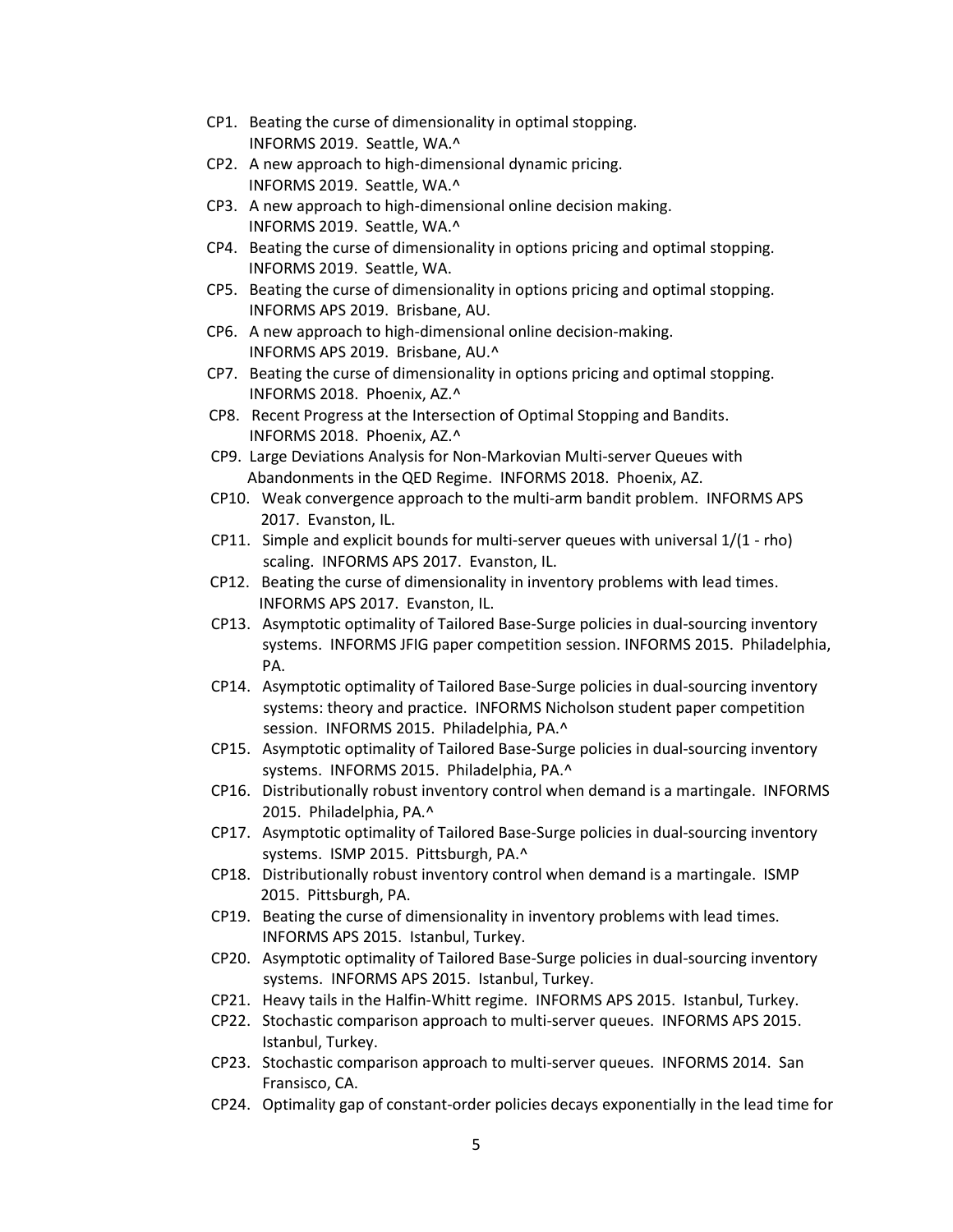lost sales models. INFORMS 2014. San Fransisco, CA.^

- CP25. Distributionally robust inventory control when demand is a martingale. The SIAM conference on Optimization 2014. San Diego, CA.^
- CP26. Time (in)consistency of multi-stage distributionally robust inventory models with moment constraints. INFORMS 2013. Minneapolis, MN.^
- CP27. Distributionally robust inventory control when demand is a martingale. INFORMS 2013. Minneapolis, MN.^
- CP28. Asymptotic optimality of constant-order policies for lost sales inventory models with large lead times. INFORMS 2013. Minneapolis, MN.
- CP29. Asymptotic properties of a class of stochastic loss models. INFORMS 2013. Minneapolis, MN.
- CP30. Distributionally robust inventory control when demand is a martingale. INFORMS APS 2013. San Jose, Costa Rica.
- CP31. Higher order Markov random fields for independent sets. INFORMS APS 2013. San Jose, Costa Rica.
- CP32. Asymptotic optimality of constant-order policies for lost sales inventory models with large lead times. INFORMS APS 2013. San Jose, Costa Rica.
- CP33. Time (in)consistency of multi-stage distributionally robust inventory models with moment constraints. XIII International Conference on Stochastic Programming (ICSP). Bergamo, Italy.^
- CP34. Higher order Markov random fields for independent sets. INFORMS 2012. Phoenix, AZ.
- CP35. Asymptotic optimality of constant-order policies for lost sales inventory models with large lead times. INFORMS 2012. Phoenix, AZ.
- CP36. Lower bounds for the steady-state M/GI/n queue in the Halfin-Whitt regime. INFORMS 2011. Charlotte, NC.
- CP37. On the steady-state probability of delay in the Halfin-Whitt regime. INFORMS 2011. Charlotte, NC.
- CP38. On the steady-state probability of delay in the Halfin-Whitt regime. INFORMS Midwestern Conference 2011. Columbus, OH.
- CP39. On the steady-state probability of delay in the Halfin-Whitt regime. INFORMS APS 2011. Stockholm, Sweden.
- CP40. On the rate of convergence to stationarity of the M/M/n queue in the Halfin-Whitt regime. INFORMS 2010. Austin, TX.
- CP41. On the steady-state of the GI/GI/n Queue in the Halfin-Whitt regime. INFORMS 2010. Austin, TX.
- CP42. On the steady-state of the GI/GI/n Queue in the Halfin-Whitt regime. INFORMS APS 2009. Ithaca, NY.
- CP43. Randomized greedy algorithm for finding large independent sets and matchings. INFORMS APS 2009. Ithaca, NY.
- CP44. On the rate of convergence to stationarity of the M/M/n queue in the Halfin-Whitt regime. INFORMS APS 2009. Ithaca, NY.
- CP45. On the rate of convergence to stationarity of the M/M/n Queue in the Halfin-Whitt regime. INFORMS 2008. Washington, DC.
- CP46. On the rate of convergence to stationarity of the M/M/n queue in the Halfin-Whitt regime. Stochastic Networks 2008. Paris, France.
- **D4. Invited Seminar Presentations**
	- IS1. Beating the curse of dimensionality in options pricing and optimal stopping.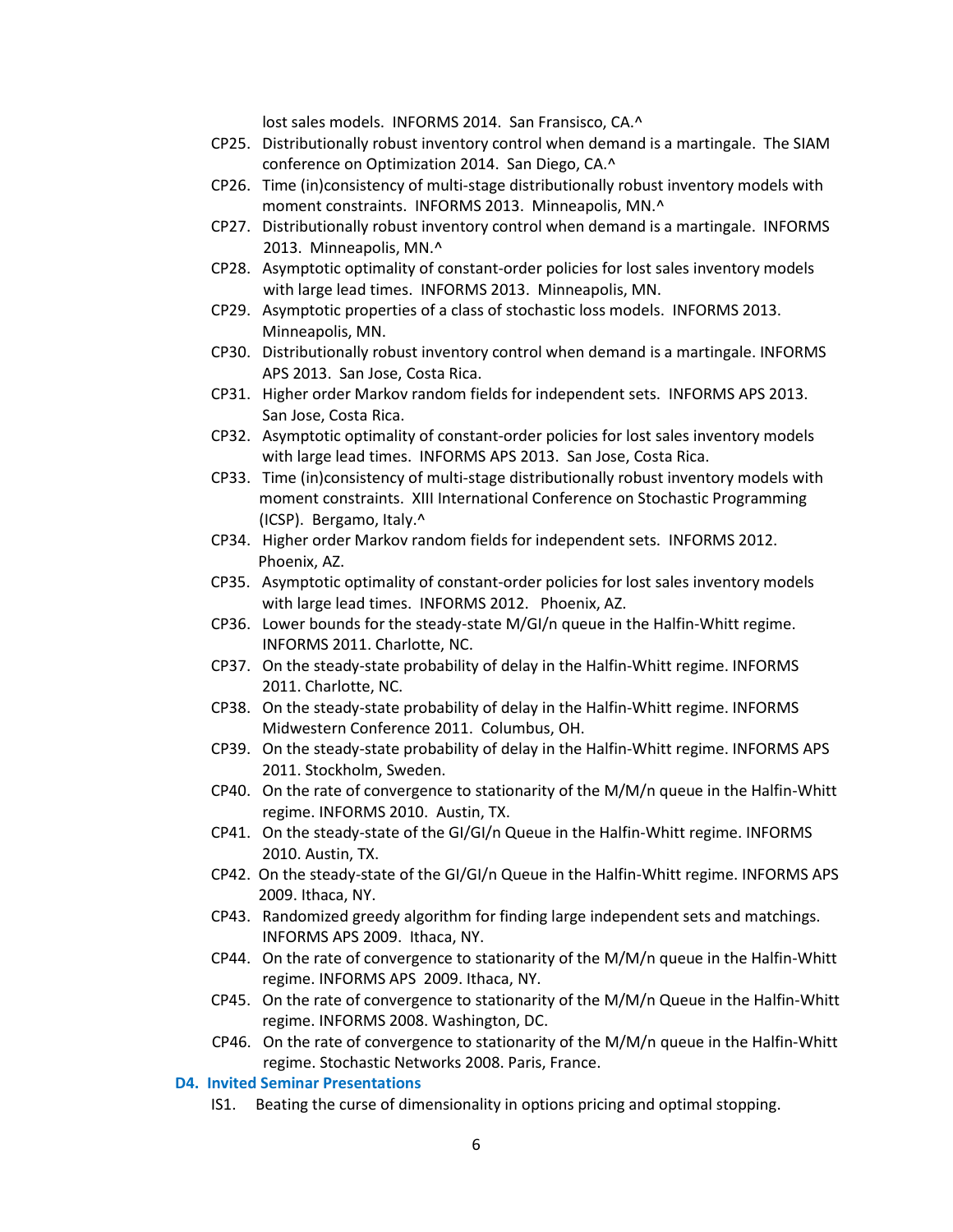Stanford University graduate school of Business. OIT seminar series. To be given in 2020. Stanford, CA.

- IS2. Beating the curse of dimensionality in options pricing and optimal stopping. Duke University Fuqua School of Business. Decision Sciences Seminar. To be given in 2020. Durham, NC.
- IS3. Beating the curse of dimensionality in options pricing and optimal stopping. Cornell University. CAM Seminar. 2019. Ithaca, NY.
- IS4. Beating the curse of dimensionality in options pricing and optimal stopping. UT Dallas. OM Seminar. 2019. Dallas, TX.
- IS5. Beating the curse of dimensionality in options pricing and optimal stopping. University of Michigan. Fin Math Seminar. 2019. Ann Arbor, MI.
- IS6. Beating the curse of dimensionality in options pricing and optimal stopping. IBM Research. Applied Probability Seminar. 2019. Yorktown Heights, NY.
- IS7. Beating the curse of dimensionality in options pricing and optimal stopping. Columbia University. Decision, Risk, and Operations Seminar. 2018. New York, NY.
- IS8. Beating the curse of dimensionality in options pricing and optimal stopping. MIT. Operations Research Center Seminar. 2018. Cambridge, MA.
- IS9. Beating the curse of dimensionality in inventory problems with lead times. Princeton University. ORFE Department Seminar. 2017. Princeton, NJ.
- IS10. Beating the curse of dimensionality in inventory problems with lead times. Cornell University. CAM Colloquium. 2017. Ithaca, NY.
- IS11. Beating the curse of dimensionality in inventory problems with lead times. Auburn University. ISE Seminar Series. 2017. Auburn, AL.
- IS12. Distributionally robust demand forecasting and inventory control with martingale uncertainty sets. Georgia Institute of Technology. Stochastics Seminar. 2017. Atlanta, GA.
- IS13. Distributionally robust demand forecasting and inventory control with martingale uncertainty sets. Columbia University. Applied Probability and Risk Seminar. 2016. New York, NY.
- IS14. Beating the curse of dimensionality in inventory problems with lead times. University of Michigan. IOE Department Seminar Series. 2016. Ann Arbor, MI.
- IS15. Beating the curse of dimensionality in inventory problems with lead times. University of Chicago Booth School of Business. Operations seminar. 2016. Chicago, IL.
- IS16. Beating the curse of dimensionality in inventory problems with lead times. Department of Industrial Engineering and Management Sciences at Northwestern University. IEMS Seminar Series. 2016. Evanston, IL.
- IS17. Beating the curse of dimensionality in inventory problems with lead times. Department of industrial engineering and operations research at Columbia University. IEOR-DRO Seminar Series. 2015. New York, NY.
- IS18. Beating the curse of dimensionality in inventory problems with lead times. Massachusetts Institute of Technology. David Simchi-Levi's research seminar series. 2015. Cambridge, MA.
- IS19. Asymptotic optimality of constant-order policies for lost sales inventory models with large lead times. Tata Institute of Fundamental Research, School of Technology and Computer Science. Institute Seminar. 2014. Mumbai, India.
- IS20. Asymptotic optimality of constant-order policies for lost sales inventory models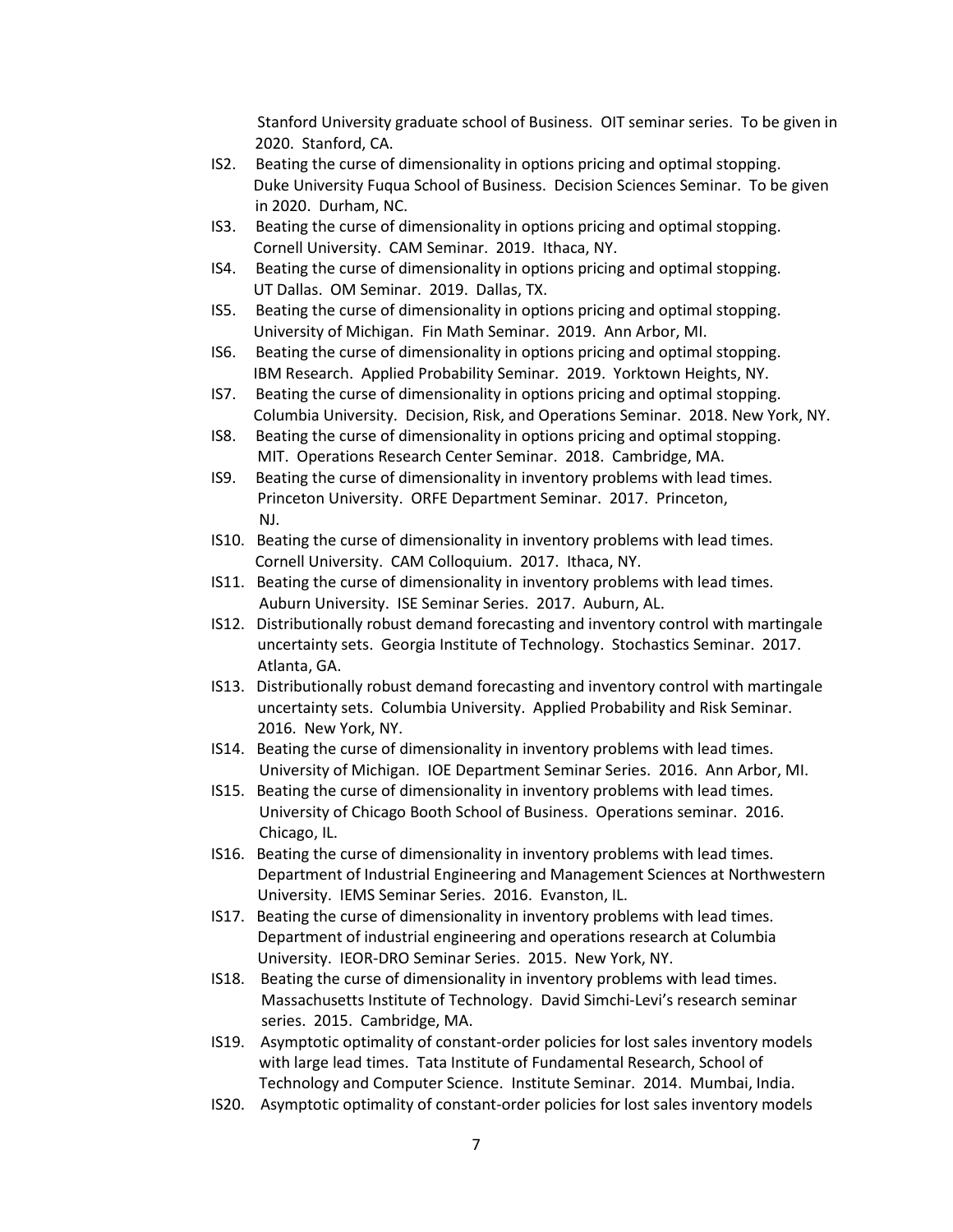with large lead times. Duke University Fuqua School of Business. Decision Sciences Seminar. 2013. Durham, NC.

- IS21. Asymptotic optimality of constant-order policies for lost sales inventory models with large lead times. Carnegie Mellon University Tepper School of Business. Operations Management Seminar. 2013. Pittsburgh, PA.
- IS22. Higher order Markov random fields for independent sets. Georgia Tech. Combinatorics Seminar. 2013. Atlanta, GA.
- IS23. Asymptotic optimality of constant-order policies for lost sales inventory models with large lead times. University of Pittsburgh. Industrial Engineering Seminar. 2012. Pittsburgh, PA.
- IS24. On the steady-state of the GI/GI/n queue in the Halfin-Whitt regime. Georgia Tech. Stochastics seminar. 2011. Atlanta, GA.
- IS25. On the Steady-state of the GI/GI/n queue in the Halfin-Whitt regime. IBM Research. Applied probability seminar. 2010. Yorktown Heights, NY.
- IS26. On the steady-state of the GI/GI/n queue in the Halfin-Whitt regime. Georgia Tech. ISyE seminar. 2010. Atlanta, GA.
- IS27. PTAS for maximum weight independent set problem with random weights in bounded degree graphs. Carnegie Mellon University. Probability and Mathematical Finance Seminar. 2009. Pittsburgh, PA.
- IS28. New approaches to inventory control: algorithms and asymptotics. Department of industrial and enterprise systems engineering at the University of Illinois at Urbana-Champaign. 2015. Urbana-Champaign, IL.^
- IS29. New approaches to inventory control: algorithms and asymptotics. Department of industrial engineering at the University of Pittsburgh. 2015. Pittsburgh, PA.^
- IS30. New approaches to inventory control: algorithms and asymptotics. Naveen Jindall school of management at University of Texas - Dallas. 2015. Dallas, TX.^
- IS31. New approaches to inventory control: algorithms and asymptotics. Department of operations research and information engineering at Cornell University. 2014. Ithaca, NY.^
- IS32. New approaches to inventory control: algorithms and asymptotics. Stern school of business at New York University. 2014. New York, NY.^
- IS33. New approaches to inventory control: algorithms and asymptotics. Amazon annual Graduate Research Symposium. 2014. Seattle, WA.^

# **D5. Other Presentations**

No data.

# **E. GRANTS AND CONTRACTS**

# **E1. As Principal Investigator**

- PI1. **CAREER:** Embracing Randomness and Uncertainty in Inventory Problems: Algorithms and Insights**.** National Science Foundation. **NSF** Organization: CMMI Division of Civil, Mechanical, and Manufacturing Innovation. Program: Operations Research. Single PI: D. Goldberg. June 1, 2015 – May 31, 2020. Award no. 1453929. **\$500,000**.
- PI2. Stochastic comparison approach to parallel server queues. National Science Foundation. **NSF** Organization: CMMI Division of Civil, Mechanical, and Manufacturing Innovation. Program: Operations Research. Single PI: D. Goldberg. August 15, 2013 – July 31, 2016. Award no. 1333457. **\$207,022**.

# **E2. As Co-Principal Investigator**

No data.

**E3. As Senior Personnel or Contributor**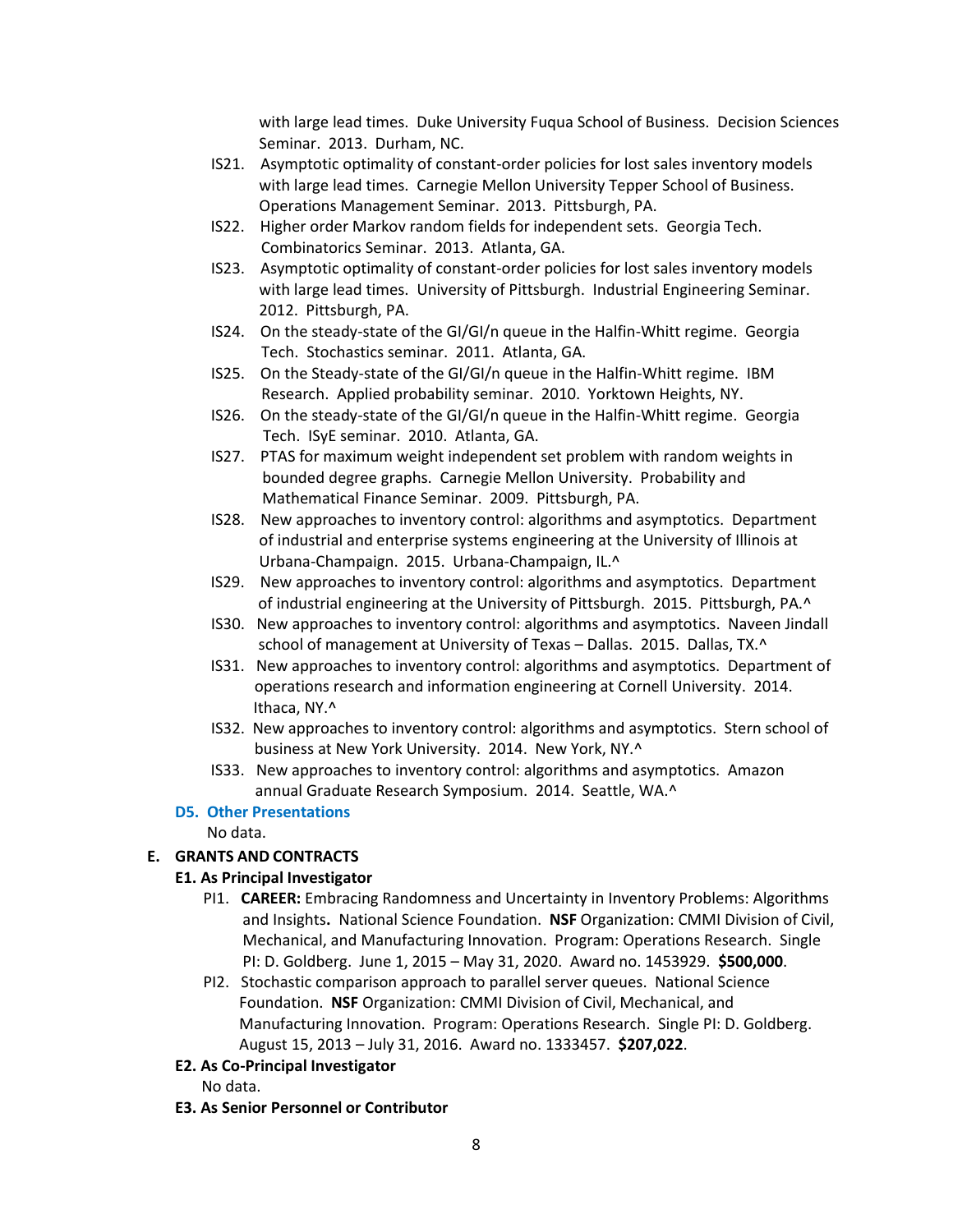No data.

### **E4. Pending Proposals**

No data.

- **E5. Proposals Submitted But Not Funded** (last two years) No data.
- **F. OTHER SCHOLARLY AND CREATIVE ACCOMPLISHMENTS**  No data.

# **G. SOCIETAL AND POLICY IMPACTS**

- SPI1. Big Data Collaboration with Georgia Tech and Atlanta Police Departments. Atlanta, GA. 2014 - 2015.
	- o Analyzed crime data for the Georgia Tech and Atlanta police using big data analytics and machine learning techniques.
	- o Mentored several Georgia Tech ISyE Undergraduate students on this project, including Kyung Kim who was awarded a PURA research award for this work.
	- o Featured in Georgia Tech Newspaper ``The Whistle". 2015. Volume 40, No. 22.

# **H. Other Professional Activities**

- PA1. Academic consultant for Brigham and Womens Hospital (with R. Anderson and D. Gamarnik). Boston, MA. 2009.
	- o Analyzed patient flows for the General Medicine Department at Brigham and Womens Hospital using tools from queueing theory. Studied the impact of a policy change w.r.t. hospital beds, performed statistical analysis on arrival patterns and historical data.

### **V. TEACHING**

| А. | <b>COURSES TAUGHT</b> |  |
|----|-----------------------|--|
|----|-----------------------|--|

| Semester, Year             | Course Number    | Course Title                              | Number of Students |
|----------------------------|------------------|-------------------------------------------|--------------------|
| Fall, 2019<br>C1.          | ORIE 3500/5500   | Eng. Prob. and Stat. II                   | 149                |
| C2.<br><b>Spring, 2019</b> | <b>SYSEN5200</b> | Systems Anal., Beh., Opt.                 | 134                |
| C3.<br>Fall, 2018          | <b>ORIE4120</b>  | Inv., Opt. Sup. Chain                     | 25                 |
| Fall, 2018<br>C4.          | <b>ORIE7120</b>  | Math of Inv., Opt., Sup. Chain            | 4                  |
| Fall, 2018<br>C5.          | <b>ORIE7190</b>  | <b>Acad. Street Smarts</b>                | $\mathbf{1}$       |
| C6.<br><b>Spring, 2018</b> | <b>SYSEN5200</b> | Systems Anal., Beh., Opt.                 | 106                |
| Fall, 2017<br>C7.          | <b>ORIE6560</b>  | <b>Multi-arm Bandits</b>                  | 12                 |
| C8.<br><b>Spring, 2017</b> | <b>ISYE4232</b>  | <b>Advanced Stochastic Systems</b>        | 53                 |
| <b>Spring, 2017</b><br>C9. | <b>ISYE6762</b>  | <b>Stochastic Processes II</b>            | 20                 |
| C10. Fall, 2016            | <b>ISYE8813</b>  | <b>Mathematics of Operations Research</b> | 14                 |
| C11. Spring, 2016          | <b>ISYE6762</b>  | <b>Stochastic Processes II</b>            | 18                 |
| C12. Fall, 2015            | <b>ISYE8813</b>  | <b>Mathematics of Operations Research</b> | 12                 |
| C13. Fall, 2015            | <b>ISYE2027</b>  | Probability with Apps                     | 35                 |
| C14. Spring, 2015          | <b>ISYE8813</b>  | <b>Advanced Stochastic Models</b>         | 10                 |
| C15. Spring, 2015          | <b>ISYE6762</b>  | <b>Stochastic Processes II</b>            | 16                 |
| C16. Fall, 2014            | <b>ISYE2027</b>  | Probability with Apps                     | 53                 |
| C17. Spring, 2014          | <b>ISYE6762</b>  | <b>Stochastic Processes II</b>            | 9                  |
| C18. Fall, 2013            | <b>ISYE2027C</b> | Probability with Apps                     | 72                 |
| C19. Fall, 2013            | <b>ISYE2027B</b> | Probability with Apps                     | 73                 |
| C20. Spring, 2013          | <b>ISYE6762</b>  | <b>Stochastic Processes II</b>            | 21                 |
| C21. Fall, 2012            | <b>ISYE2027</b>  | Probability with Apps                     | 75                 |
|                            |                  |                                           |                    |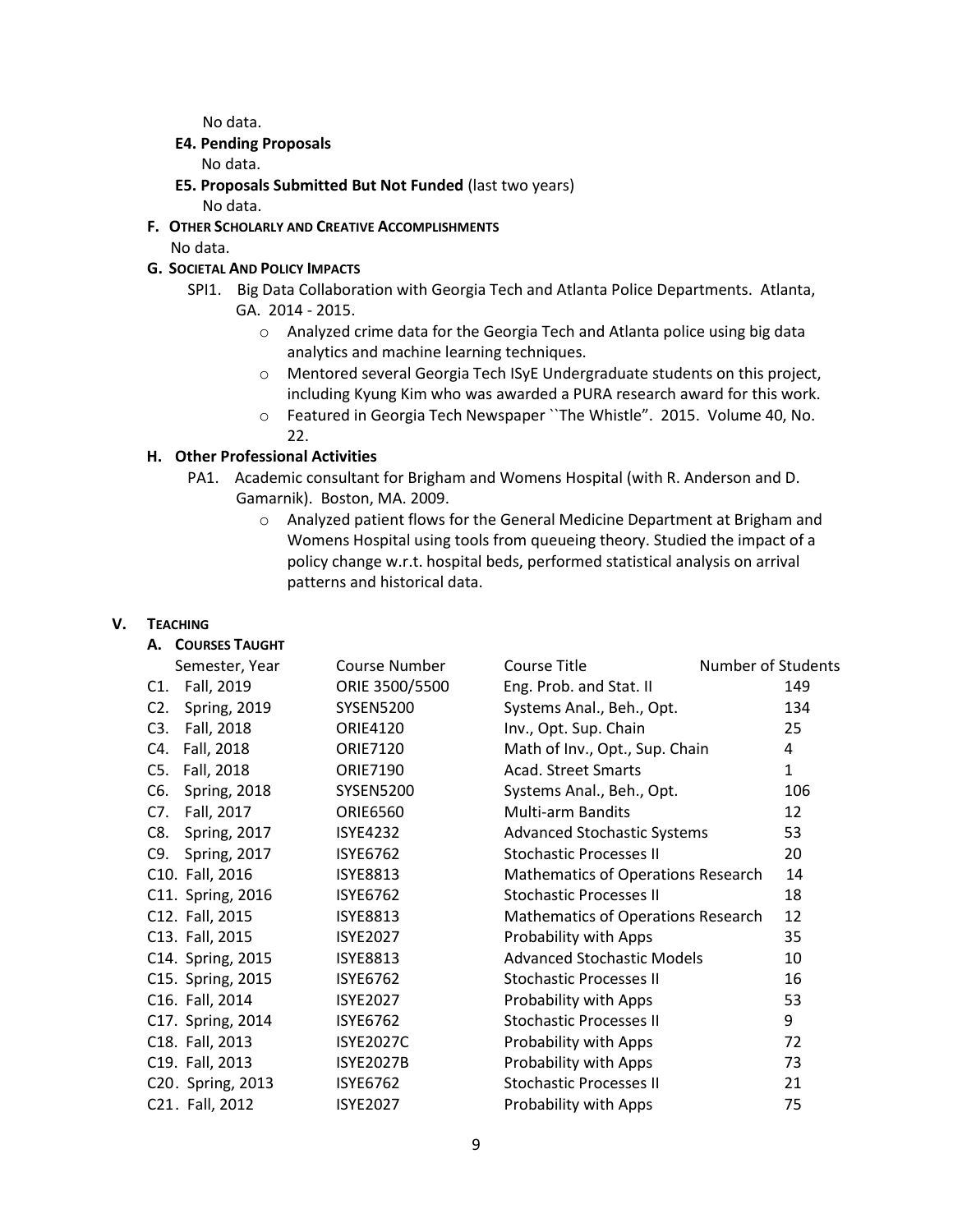|                 | C22. Spring, 2012 | <b>ISYE6762</b> | <b>Stochastic Processes II</b> |  |
|-----------------|-------------------|-----------------|--------------------------------|--|
| C23. Fall, 2011 |                   | <b>ISYE2027</b> | Probability with Apps          |  |

#### **B. INDIVIDUAL STUDENT GUIDANCE**

# **B1. Ph.D. Students**

### **B.1.a. Graduated**

- PhD1. Linwei Xin, ISyE. Spring 2012 Spring 2015.
	- o First position: Assistant Professor at University of Illinois at Urbana-Champaign, Department of Industrial and Enterprise Systems Engineering.
	- o Second position: Assistant Professor at The University of Chicago Booth School of Business. 2017 -
	- o Dissertation: New approaches to inventory control: algorithms, asymptotics and robustness.
	- o Successfully defended thesis in Spring 2015, graduated in Summer 2015.
	- o Winner of INFORMS Nicholson student paper competition first place 2015.
	- o Finalist in MSOM student paper competition 2014.
	- o Winner of ARC Fellowship. Spring 2013.
	- o Co-advised with Alex Shapiro.

PhD2. Yuan Li, ISyE. Spring 2014 – Spring 2017.

- o First position: Amazon (industry).
- o Dissertation: Stochastic comparison approach to multi-server queues: bounds, heavy tails and large deviations.
- o Successfully defended thesis in Spring 2017, graduated in Spring 2017.

#### **B.1.b. In Process**

PhD3. Yilun Chen, ISyE. Summer 2015 – Present.

- $\circ$  Dissertation: High-dimensional optimal stopping : algorithms and applications.
- o Winner of INFORMS Nicholson student paper competition first place 2019.
- o Finalist in 2018 INFORMS finance best student paper competition.
- o Passed qualifying exams at Georgia Tech.
- o Passed A-Exam (thesis proposal) at Cornell.
- o Now Ph.D. student at Cornell ORIE.

### **B2. M.S. Student Advising**

Advising several Masters students in the ORIE and Systems Engineering M.Eng. programs. Cornell University. Fall 2017 – Present.

### **B2b. M.S. Student Project Advising**

PRO1. Generating case studies from industry projects

- Youyi Qiu
- PRO2. Macy's (co-advised with Jack Muckstadt)
	- Anqi Ren
	- Matthew Kim
	- Kenny Shu
	- Charlotte Wang

#### **B3. Undergraduate Students**

- UG1. Shengbo Wang, ORIE. Fall 2019 present.
	- o Research topic : inventory models with long lead time and fixed ordering cost.
- UG2. Kim Kyung, ISyE. Spring 2014 Fall 2015.
	- o Winner of PURA undergraduate research award (for our project) Fall 2015.
	- o Research topic: Applied stochastic models and crime analytics.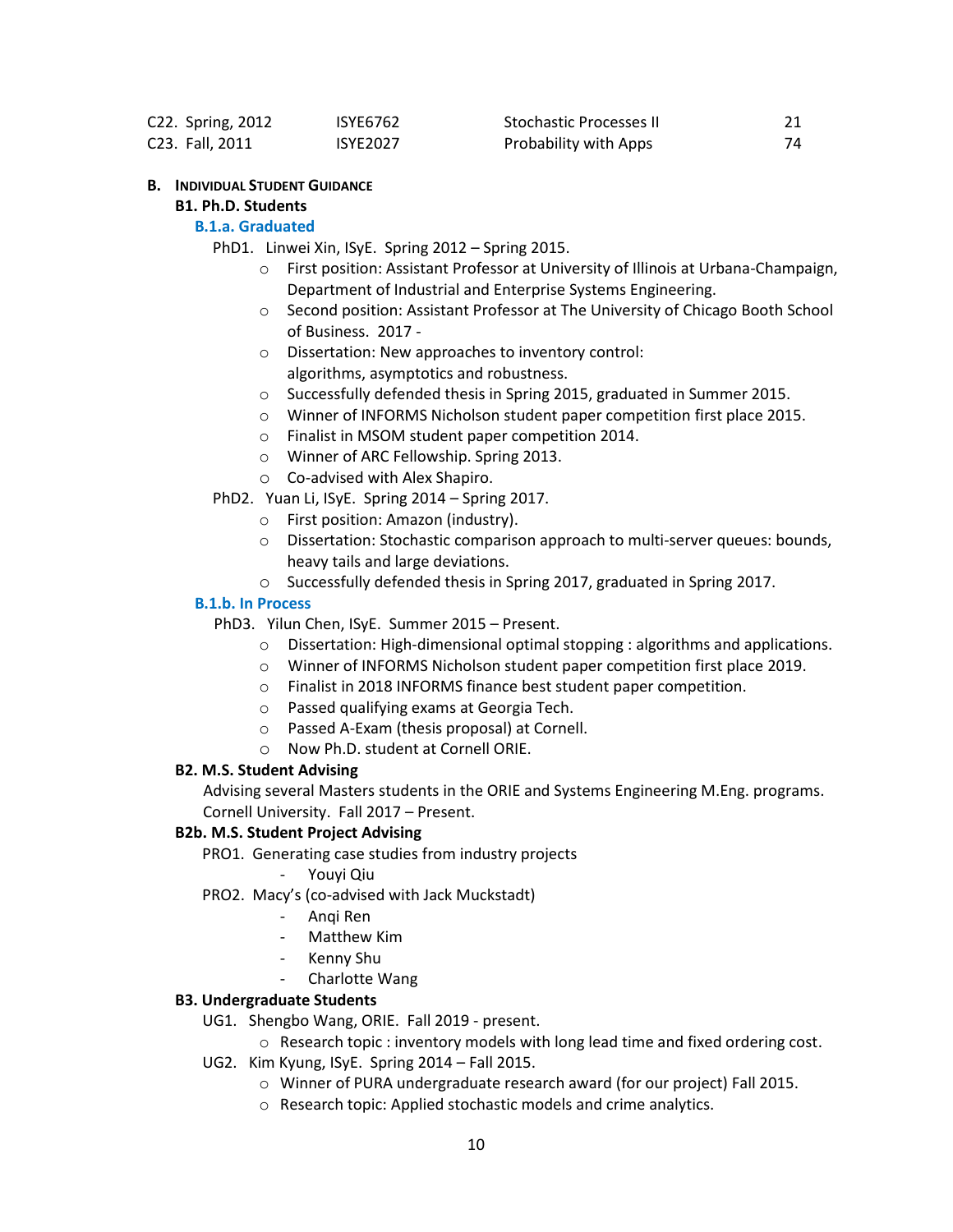- o Passed undergraduate research ISyE 4699.
- UG3. Bingyi Bao, ISyE. Spring 2014 Fall 2015.
	- o Research topic: Applied stochastic models and crime analytics.
	- o Passed undergraduate research ISyE 4699.
- UG4. Yang Dong, ISyE. Spring 2014 Fall 2015.
	- o Research topic: Applied stochastic models and crime analytics.
	- o Passed undergraduate research ISyE 4699.
- UG5. Jin Young Kim, ISyE. Spring 2014 Fall 2015.
	- o Research topic: Applied stochastic models and crime analytics.
	- o Passed undergraduate research ISyE 4699.
- UG6. Hojin Lee, ISyE. Spring 2014 Fall 2015.
	- o Research topic: Applied stochastic models and crime analytics.
	- o Registered for undergraduate research ISyE 4699.
- UG7. Rachel Patel, ISyE. Spring 2014 Fall 2015.
	- o Research topic: Applied stochastic models and crime analytics.
	- o Registered for undergraduate research ISyE 4699.
- UG8. David Wang, ISyE. Spring 2014 Fall 2015.
	- o Research topic: Applied stochastic models and crime analytics.
	- o Registered for undergraduate research ISyE 4699.
- UG9. Yuanheng Wang, ISyE. Spring 2014 Fall 2015.
	- o Research topic: Applied stochastic models and crime analytics.
	- o Registered for undergraduate research ISyE 4699.
- UG10. Abubaker Abubaker, ISyE. Spring 2014.
	- o Research topic: Applied stochastic modeling.
	- o Passed undergraduate research ISyE 4699.
- UG11. Haidan Zhou, ISyE. Spring 2014 Fall 2014.
	- o Research topic: Applied stochastic modeling.
	- o Passed undergraduate research ISyE 4699.
- UG12. Dylan Cross, ISyE. Fall 2013.
	- o Research topic: Advanced stochastic analysis.
	- o Passed undergraduate research ISyE 4699.

### **B3b. Undergraduate Student Advising**

 Advising several Undergraduate students in the ORIE program. Cornell University. Spring 2018 – Present.

### **B4. Service on thesis or dissertation committees**

#### **B4.a**. **Internal**

- TCI1. Pamela Badian-Pessot. Department: ORIE. Advisors: Mark Lewis and Doug Down. Successfully passed A-exam (thesis proposal) in 2018.
- TCI2. Satya Malladi. Department: ISyE. Advisors: Alan Erera and Chip White. Successfully defended thesis in 2018.
- TCI3. Weijun Ding. Department: ISyE. Advisor: Anton Kleywegt. Successfully defended thesis in 2016.
- TCI4. Guido Lagos. Department: ISyE. Advisor: Ton Dieker. Successfully defended thesis in 2016.
- TCI5. Justin Kirkby. Department: ISyE. Advisor: Shijie Deng. Successfully defended thesis in 2016.
- TCI6. Daniel Silva. Department: ISyE. Advisor: Hayriye Ayhan. Successfully defended thesis in 2016.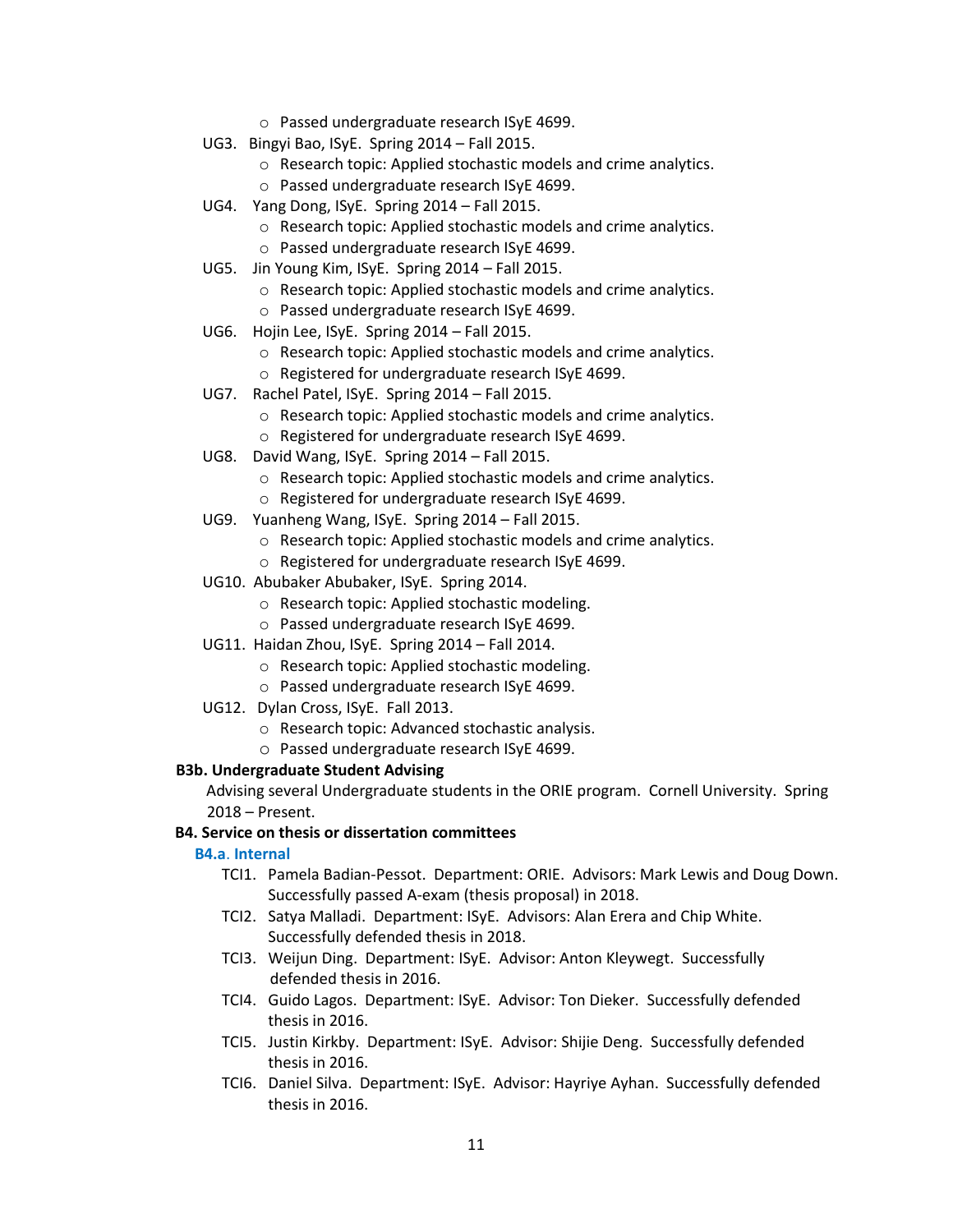- TCI7. Tonghoon Suk. Department: ISyE. Advisor: Ton Dieker. Successfully defended thesis in 2016.
- TCI8. Vinod Cheriyan. Department: ISyE. Advisor: Anton Kleywegt. Successfully defended thesis in 2014.
- TCI9. Andriy Shapoval. Department: ISyE. Advisor: Eva Lee. Successfully defended thesis in 2014.
- TCI10. Chien-Hung Chen. Department: ISyE. Advisor: Eva Lee. Successfully defended thesis in 2013.

## **B4.b. External**

- TCE1. Debankur Mukherjee. Eindhoven university of technology. Advisors: Sem Borst and Johan Leeuwaarden.
	- a. First position : Assistant Professor at Georgia Tech ISyE. 2019.

# **B4.c**. **Service on Cornell ORIE Q-exam Committees**

- B4.c.1. Yuxuan Liu (committee chair). 2019.
- B4.c.2. Alyf Janmohamed. 2019.
- B4.c.3. Rohan Sarkar. 2018.
- B4.c.4. Angela Zhou (committee chair). 2017.
- B4.c.5. Bing-Zhen Zhang. 2017.

# **B5. Mentorship of postdoctoral fellows or visiting scholars**

- M1. Wenchang Zhu. Fall 2019 at Cornell CAM and ORIE.
	- $\circ$  Research topic: Inventory models with long lead times and fixed ordering costs.
	- o Visiting Ph.D. student from Shanghai Jiao Tong University.
- M2. Debankur Mukherjee. Summer 2016 at ISyE.
	- o Research topic: Multi-server queues with abandonments.
	- o Visiting Ph.D. student from Eindhoven University of Technology, NL.
	- o First position : Assistant Professor at Georgia Tech ISyE. 2019.
- M3. Kazuki Irie. Spring 2012 Summer 2012 at ISyE.
	- o Research topic: Models for highway congestion.
	- o Undergraduate student from Ecole Centrale, France.
	- o Co-mentored with Bob Foley.

# **C. OTHER TEACHING ACTIVITIES**

# **C1. Course Development**

- CD1. Designed advanced undergraduate elective ORIE4120 in quantitative inventory control
- CD2. Designed advanced Ph.D. elective ORIE7120 in the mathematics of inventory Control
- CD3. Co-designed 1-credit first-year Ph.D. seminar course ORIE7190 in ``academic street smarts"
- CD4. Designed topics class ORIE 6560 Multi-arm bandits to provide a broad overview of the theory and application of multi-arm bandit models.
- CD5. Designed topics class 8813 Advanced Stochastic Models to provide a broad overview of the theory and application of stochastic models in operations research.

# **C2. Course Improvement**

- Cl1. Redesigned ORIE 3500 Course at Cornell.
- CI2. Redesigned SYSEN 5200 Course at Cornell.
- CI3. Developed detailed course notes with exercises and solutions for ISyE 2027 Probability with Apps, ISyE 6762 Stochastic Processes II, ISyE 8813 Mathematics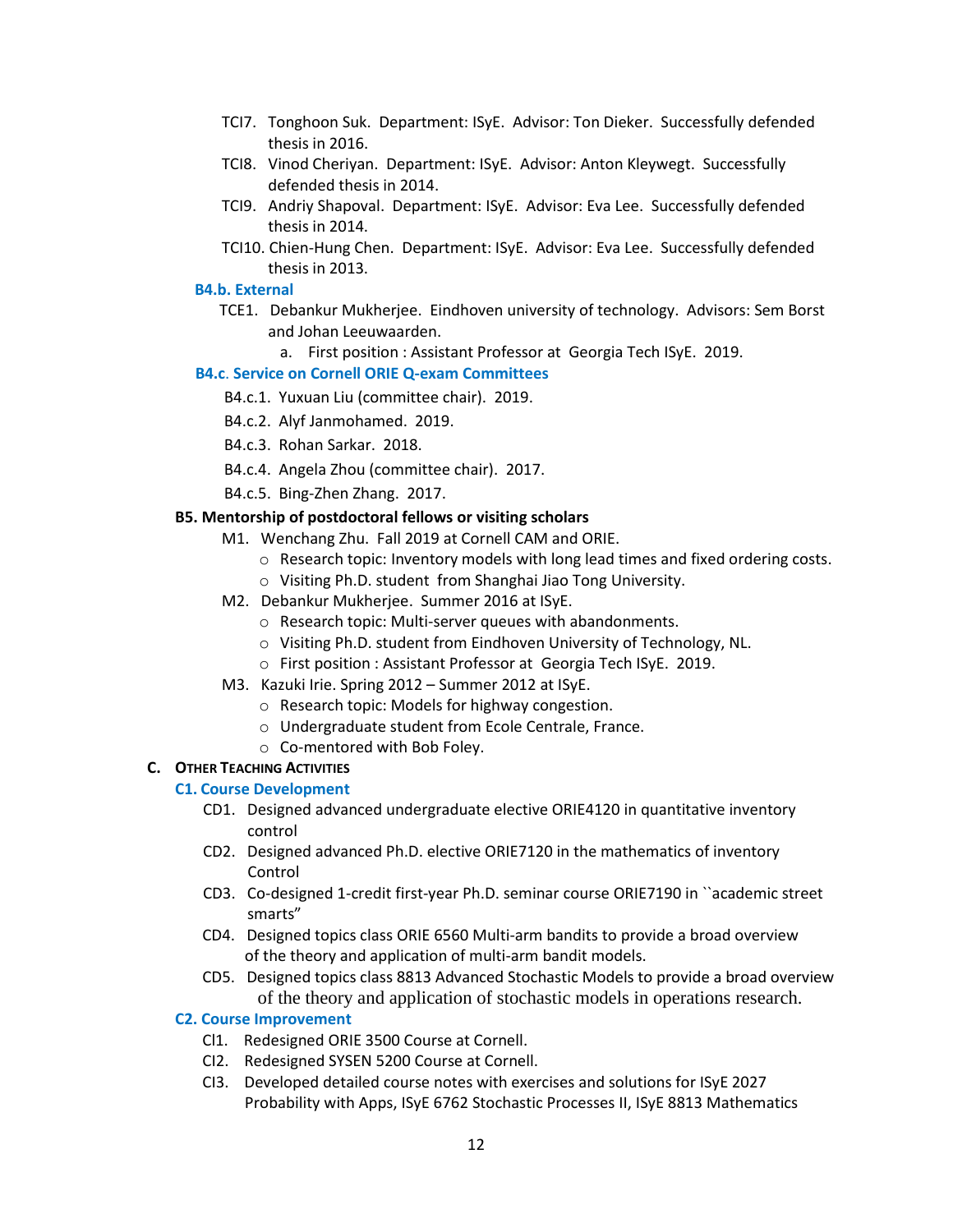of Operations Research, and ISyE 4232 Advanced Stochastic Systems. These notes act as the textbook for the course when I teach these classes, and I am working to develop these notes into freely available online textbooks.

- CI4. Piloted program to integrate elements of ISyE Senior Design into ISyE 2027 Probability with Apps.
- **C3. Professional Development/Continuing Education**

PD1. Class of 1969 Teaching Fellow. Georgia Tech. 2012-2013.

 **C4. Other Teaching Activities** No data.

#### **VI. SERVICE**

#### **A. PROFESSIONAL CONTRIBUTIONS**

#### **A1. Editorial Board Memberships**

- EB1. Operations Research editorial board. 2016 Present.
- EB2. Queueing Systems (QUESTA) editorial board. 2016 Present.
- EB3. Stochastic models editorial board. 2019 Present.

### **A2. Society Offices, Activities, and Membership**

- Soc1. INFORMS JFIG paper competition co-chair. 2019.
- Soc2. INCOSE, International Council on Systems Engineering. Member. 2018.
- Soc3. Council member of the Applied Probability Society of INFORMS. 2015 2017.
- Soc4. Served on an Ad-hoc committee to increase INFORMS professional society student enrollment. 2011.
- Soc5. IIE, Institute of Industrial Engineers. Member. 2011-2012.
- Soc6. INFORMS , Institute for Operations Research and Management Science. Member. 2008 – Present.

#### **A3. Organization and Chairmanship of Technical Sessions, Workshops and Conferences**

- Org1. Co-organizer of Stochastic Networks 2020 workshop.
- Org2. Organized a session titled ``High-dimensional MDP in OM" at INFORMS 2019.
- Org3. Organized a session titled ``Optimal stopping and control" at INFORMS APS 2019.
- Org4. Organized a session titled `` Bandits, Optimal Stopping, and Control" at INFORMS 2018.
- Org5. Organized a session titled `` Optimization, Analysis, and Modeling of service systems" at INFORMS 2018.
- Org6. Co-organizer of Applied^2 Probability Day at INFORMS APS 2019.
- Org7. Program Committee member for INFORMS APS 2019.
- Org8. Organized a session titled ``Machine Learning" at INFORMS 2017.
- Org9. Cluster co-chair (with Rouba Ibrahim) for applied probability track at INFORMS 2016.
- Org10. Co-organized (with Johan Leeuwaarden and Dick den Hertog) workshop on robust optimization in applied probability. 2015. Eindhoven, Netherlands.
- Org11. Organized a panel titled "Future of Applied Probability" at INFORMS 2016.
- Org12. Served as Publications Chair for ACM Sigmetrics 2015. Portland, OR.
- Org13. Organized a session titled ``New directions in applied probability" at INFORMS 2015.
- Org14. Organized a session titled ``Efficient algorithms for inventory control with combinatorially growing state-space" at ISMP 2015.
- Org15. Organized a session titled ``New directions in applied probability" at INFORMS APS 2015.
- Org16. Organized a session titled ``Inventory Management II" at POMS 2015.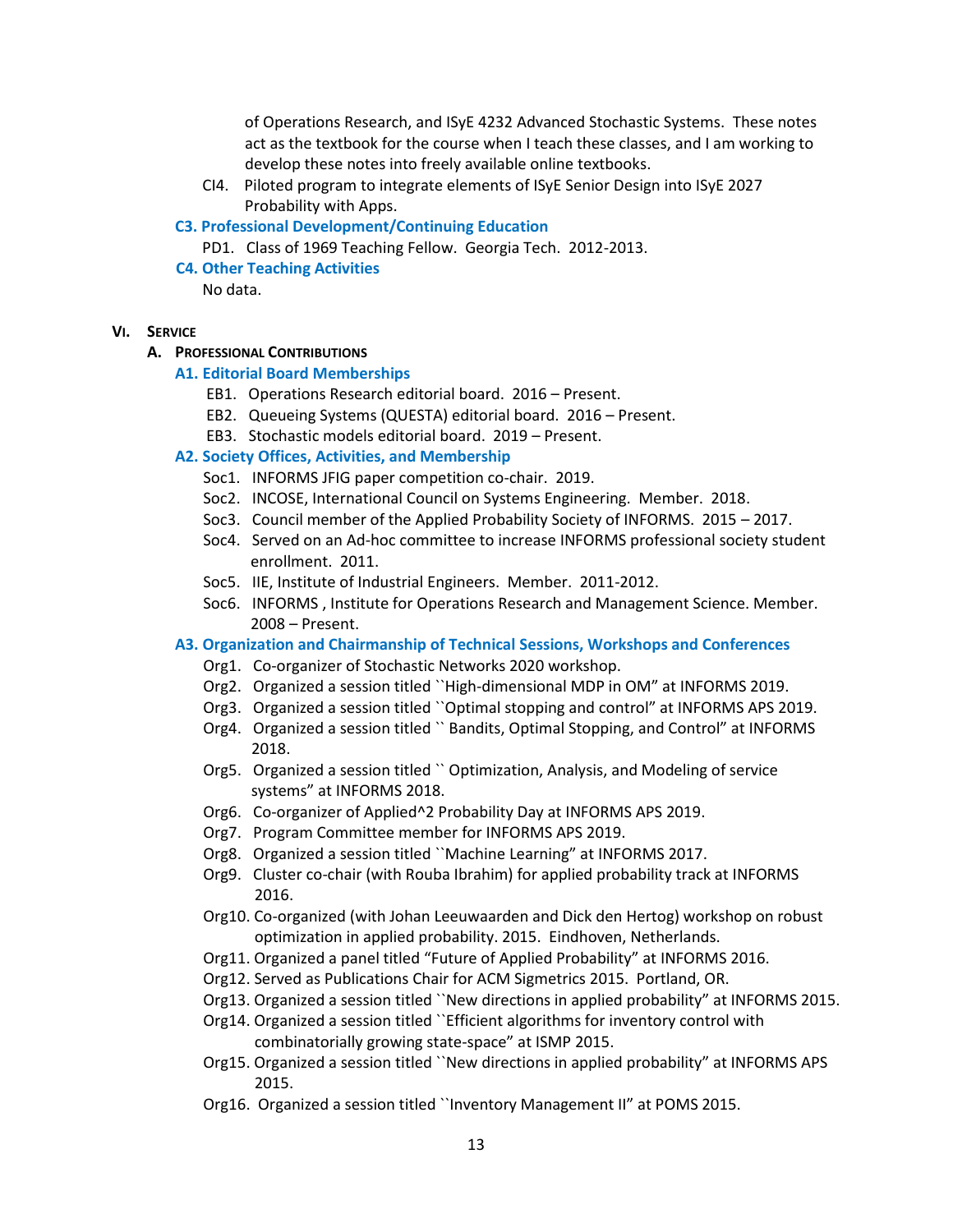- Org17. Organized a session titled ``New directions in applied probability" at INFORMS 2014.
- Org18. Co-organized (with Jeff Kharoufeh) a session titled ``Algorithmic and policy-level applications of probability" at INFORMS APS 2013.
- Org19. Co-organized (with Ton Dieker) a session titled ``Advances in stochastic systems" at INFORMS 2013.

### **A4. Technical Journal or Conference Referee Activities**

- TA1. 2018 MSOM Service SIG Conference referee. Chapel Hill, NC.
- TA2. 2017 INFORMS APS Student Paper Competition committee. Evanston, IL.
- TA3. 2017 INFORMS Nicholson Student Paper Prize committee. Houston, TX.
- TA4. 2017 MSOM Service SIG Conference referee. Chapel Hill, NC.
- TA5. 2015 MSOM Supply Chain SIG Conference referee. Toronto, CA.
- TA6. Served on the Technical PC for ACM Sigmetrics 2014. Austin, TX.
- TA7. Refereeing for Journals:
	- o Operations Research, Mathematics of Operations Research, Management Science, Annals of Applied Probability, Annals of Probability, Journal of Applied Probability, Journal of Theoretical Probability, Stochastic Systems, Queueing Systems, Naval Research Logistics, Stochastic Analysis, IEEE Transactions on Automatic Control, SIAM Journal of Discrete Mathematics, Transactions on Modeling and Computer Simulation, INFORMS Journal on Computing.

#### **A5. Proposal Panels and Reviews**

PPR1. National Science Foundation (NSF): 1 panel 2014, 1 panel 2015, 1 panel 2016, 1 panel 2019.

#### **A6. Other Involvement**

 OI1. National Science Foundation (NSF) workshop to design and communicate a framework for Broader Impact. Participant. 2016.

#### **B. PUBLIC AND COMMUNITY SERVICE**

#### **C. INSTITUTE CONTRIBUTIONS**

- **C1. Institute Committee Service** No data.
- **C2. College Committee Service** No data.

## **C3. School Committee Service**

- SS1. Organizer. ORIE Young Researchers Workshop. Cornell ORIE. 2019.
- SS2. Chair. ORIE Hiring Committee. Cornell ORIE. 2019 2020.
- SS3. Chair. Systems Engineering faculty search committee for a Professor of the practice in software systems engineering. Cornell Systems Engineering. Spring 2018 – 2019.
- SS4. Chair. Systems Engineering Masters program strategic planning committee. Cornell Systems Engineering. Fall 2017 – 2018.
- SS5. Systems Engineering Executive Committee. Cornell Systems Engineering. Fall 2017 2019.
- SS6. ORIE Curricular Committee. Cornell ORIE. Fall 2017 2018.
- SS7. ORIE Hiring Committee. Cornell ORIE. 2018-2019.
- SS8. Systems Research / Ph.D. Committee. Cornell Systems Engineering. Fall 2017 2018.
- SS9. ISyE Ph.D. Admissions Committee. Georgia Tech ISyE. Fall 2016 Summer 2017.
- SS10. ISyE Faculty Search Committee. Georgia Tech ISyE. Fall 2015 Summer 2017.
- SS11. Co-organized (with Alan Erera, Jane Ammons, and Edwin Romeijn) Georgia Tech ISyE